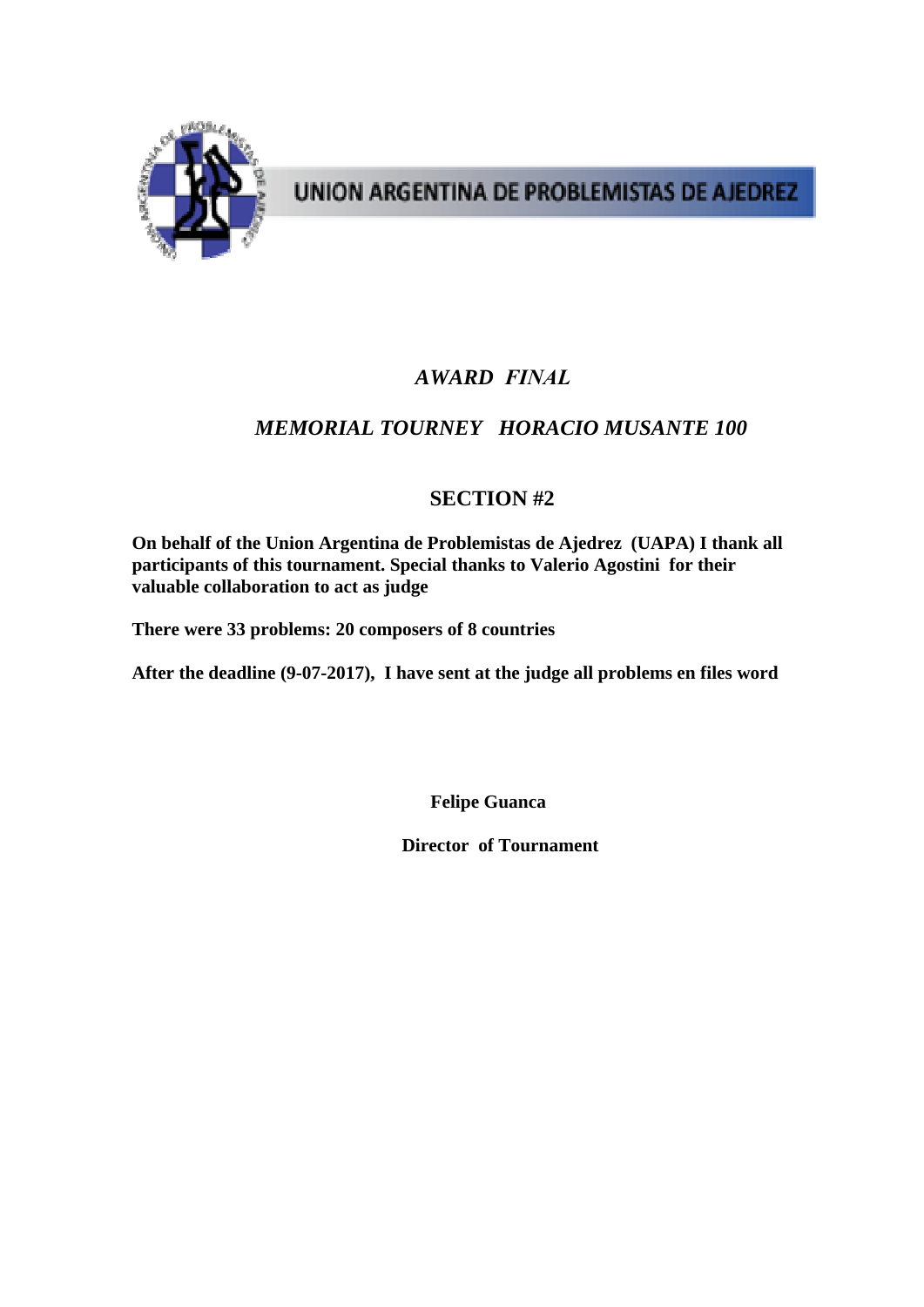# **Memorial Tourney – 100 Horatio L. MUSANTE 2017**

Ho ricevuto dall'Unione Argentina dei Problemisti di Scacchi questo piacevole incarico: è stato per me una grande gioia giudicare un torneo dedicato a MU-SANTE. Un formidabile compositore che ci ha consegnato lavori di eccellente qualità e molti di questi sono rimasti nella storia del problema.

Sono 33 i problemi che ho ricevuto in forma anonima: il livello medio è stato accettabile con alcune opere che hanno toccato punte di eccellenza. Ho ritenuto accordare le seguenti onorificenze:



 1... Sxd6 (**b**); 2.Sg6 (**F**) [**E**?] 1... Kxd6; 2.Bxb8≠

varie fasi di gioco, di elaborare un duale evitato di eccellente fattura. Uno Zagorujko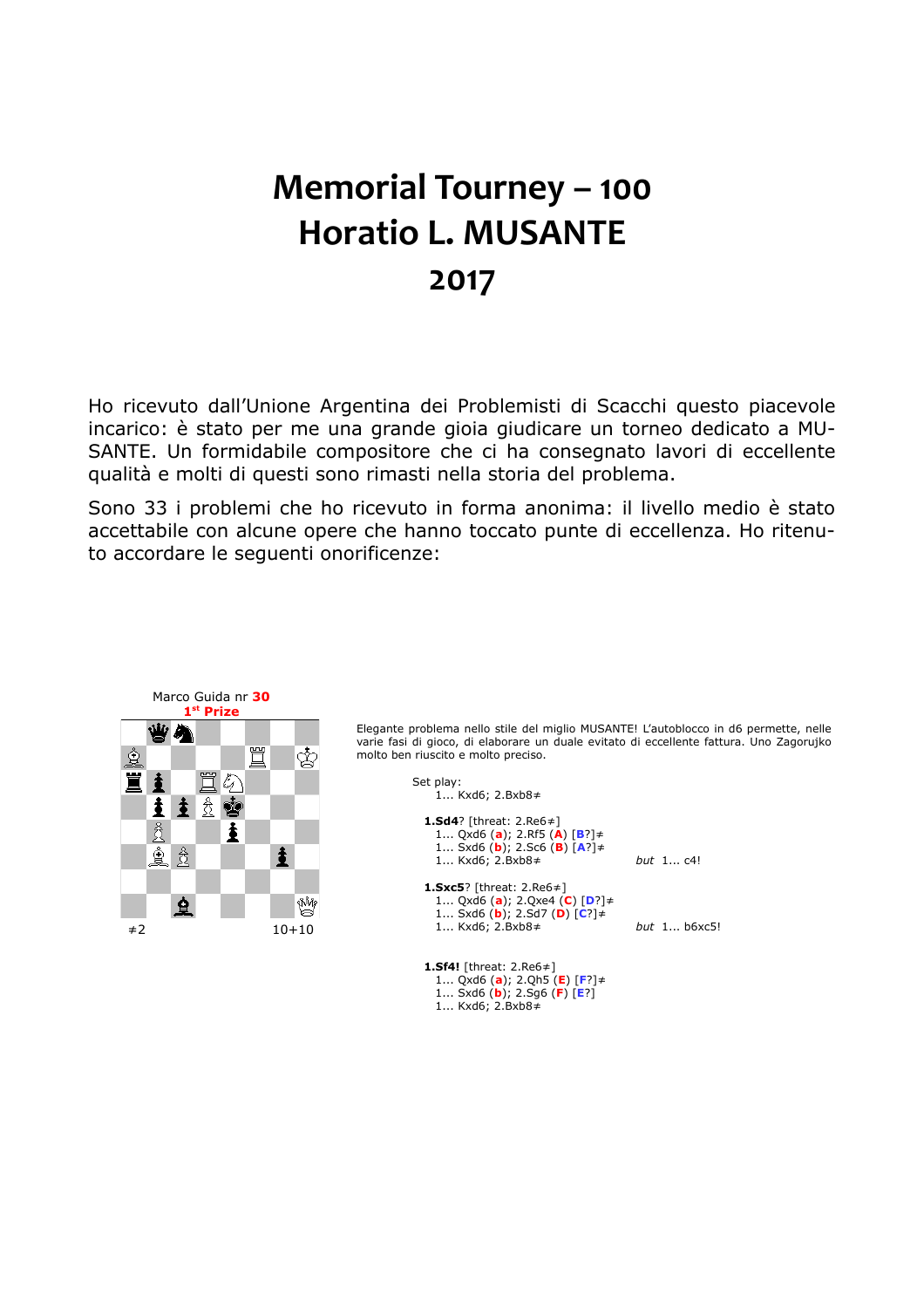



Problema di sapore antico (aperture neutralizzanti) ma interpretato con ottima realizzazione moderna. Ne scaturisce uno Zagorujko (alle difese a e b) fortemente tematico che fa ottima impressione.

```
Set play:
    1... Sxc5 (a); 2.Sdb4 (A)≠
    1... Rf6 (b); 2.Qxe5 (B)≠
    1... Sc4 (c); 2.Scb4 (C)≠
 1.Scxe5? [threat: 2.Rd8≠]
    1... Sxc5 (a); 2.Rxc5 (D)≠
    1... Rf6 (b); 2.Sdb4 (A)≠ 
    1... Rxe5+; 2.Qxe5 (C)≠ 
    1... g4xf3; 2.Bxf3≠ but 1... Sc4 (c)!
 1.Sdxe5! [threat: 2.Rd8≠]
    1... Sxc5 (a); 2.Rxd4 (E)≠
    1... Rf6 (b); 2.Scb4 (C)≠
    1... Sc4 (c); 2.Bxc4 (F)≠
```
 1... g4xf3; 2.Bxf3≠ 1... Rxe5+; 2.Qxe5≠





Strategia ardua e complessa con ottimi cambi di matto e di difese. Lo stesso Autore commenta in maniera eloquente l'opera: "Changed mates 3x1(a) + transferred mates 3x1 (C? - xC≠ - yC≠ - zC≠), Dombrovskis effekt (aD), Shanshin combination (1.AB? aA≠ - aB≠)+ Makihovi theme (aAB≠ - aA≠ - aB≠)". Come si vede, un problema molto arduo da analizzare...

| Set play:<br>1 f3; 2.f2xe3 ( <b>X</b> )≠<br>1 $d5xe4$ (a); 2.Rd8 (A)/Qd7 (B) $\neq$                                                                      |                   |
|----------------------------------------------------------------------------------------------------------------------------------------------------------|-------------------|
| <b>1.Rd8</b> (A)? [threat: 2.Rxd5 $\neq$ ]                                                                                                               | but 1 Sc3!        |
| <b>1.Qd7</b> ( <b>B</b> )? [threat: 2.Qxd5 $\neq$ ]                                                                                                      | but $1$ Sc3!      |
| <b>1.Bf6</b> (C)? [threat: 2.Bxe5 $\neq$ ]<br>1 $d5xe4 (a)$ ; 2.Rd8 $(A) \neq$                                                                           | but 1 Rh5!        |
| <b>1.Bf5</b> ? [threat: 2.Se6 (D)] $\neq$<br>1 e4; 2.Bf6 (C)≠                                                                                            | <i>but</i> 1 Rh6! |
| <b>1.Sxe5</b> ? [threat: $2.5c6 \neq 1$<br>1 Rh6 ( <b>b</b> ); 2.Sf3≠<br>1 Kxe5; 2.Bf6 $(C)$ $\neq$<br>1 $d5xe4 (a)$ ; 2.Se6 $(D)$ $\neq$ (Anti Lewmann) | but $1e3xf2!$     |

 **1.Rxf4!** [threat: 2.Se6 (**D**)≠] 1... Rh6 (**b**); 2.f2xe3 (**X**)≠ 1... d5xe4 (**a**); 2.Qd7 (**B**)≠ 1... e5xf4; 2.Be7-f6 (**C**)≠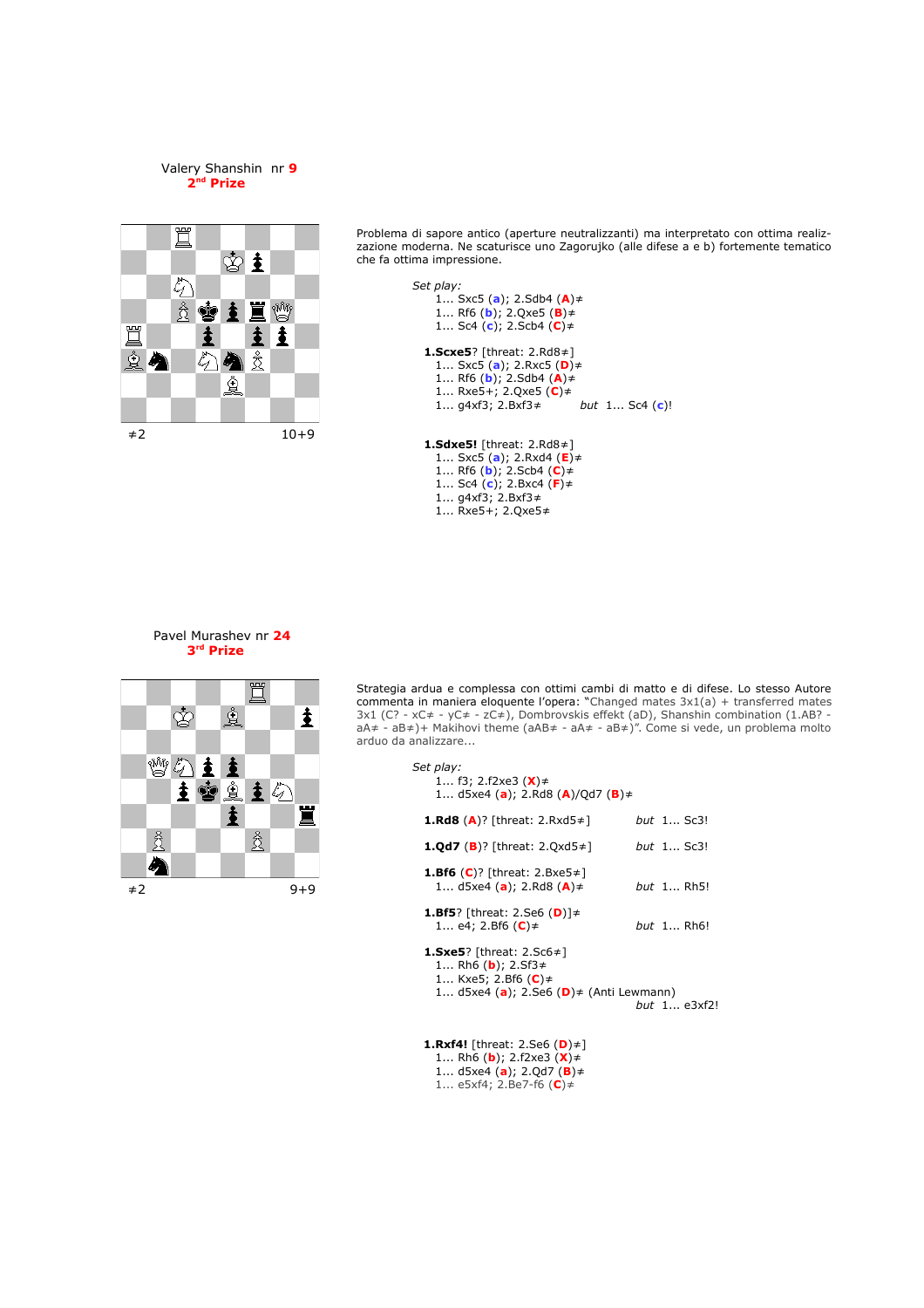#### Pavel Murashev nr **23 4 th Prize**



Ancora un problema con strategia elaborata molto complessa. Qui affascina il quadruplice cambio di difese tra le varie fasi ed il Gioco reale.

| Set play:<br>1 Bf4; 2.Qd5 $(A) \neq$<br>1 d3; 2.0xe3 ( <b>B</b> ) $\neq$<br>1 Sb3 ~; 2.Rxc5 (C)≠                                           |                    |
|--------------------------------------------------------------------------------------------------------------------------------------------|--------------------|
| <b>1.f2xe3</b> ? [threat: 2.Qd5 $(A) \neq 1$<br>1 d4xe3; 2.Qxe3 ( <b>B</b> )≠                                                              | <i>but</i> 1 Qxf7! |
| <b>1.Bxc5</b> ? [threat: 2.Bd6 $(D) \neq 1$<br>1 Sxc5+; 2.Rxc5 (C)≠<br>1Sxf5/S-e8; 2.Re6≠                                                  | but 1 Qf8!         |
| <b>1.Bc3</b> ? [threat: 2.Qxe3 ( <b>B</b> ) $\neq$ ]<br>1 Bf4; 2.Qd5 $(A) \neq$<br>1 Sd2; 2.Rxc5 (C)≠<br>1 Se6/Sxf5; 2.R(x)e6 $\neq$       | <i>but</i> 1 Bxf5! |
| <b>1.Se7</b> ? [threat: $2.5c6 \neq 1$<br>1 Be4; 2.0xf6 $\neq$                                                                             | <i>but</i> 1 f5!   |
| <b>1.Sxd4!</b> [threat: 2.Sc6 $\neq$ ]<br>1 Sxd4 (new); 2.Rxc5 (C) $\neq$<br>1 $c5xd4$ (new); 2.Bd6 (D) $\neq$<br>1 Kxd4 (new); 2.Qd5 (A)≠ |                    |

## Jorge Kapros nr **33**





Opera ad alto "intrattenimento". L'Autore ci propone l'inversione della correzione tra i due Cavalli neri nelle due fasi. Reciprocità eccellentemente riuscita: le correzioni diventano poi semplici difese nell'altra fase! Molto preciso.

| <b>1.0b6</b> ? [threat: $2.0 \times 7 \neq 1$<br>1 Sc7 $\sim$ ; 2.0xc5 $\neq$<br>1 Sd5!; 2.Bd6 $\neq$<br>1 Se6!!; 2.Sfq6≠<br>1 Sf5; 2.Shq6 $\neq$<br>1 Se4; 2.f4 $\neq$ | but 1 Sa6! |
|-------------------------------------------------------------------------------------------------------------------------------------------------------------------------|------------|
| <b>1.0g1!</b> [threat: $2.0xq3 \ne 1$ ]<br>1 Sq3 $\sim$ ; 2.0g5 $\neq$<br>$Sf5I: 2 Shn6 \pm$                                                                            |            |

 1... f5 (new); 2.Qe3 (**B**)≠ 1... Be4; 2.Qxf6≠

1... Sf5!; 2.Shg6≠

- 1... Se4!!; 2.f4≠ 1... Sd5; 2.Bd6≠
- 1... Se6; 2.Sfg6≠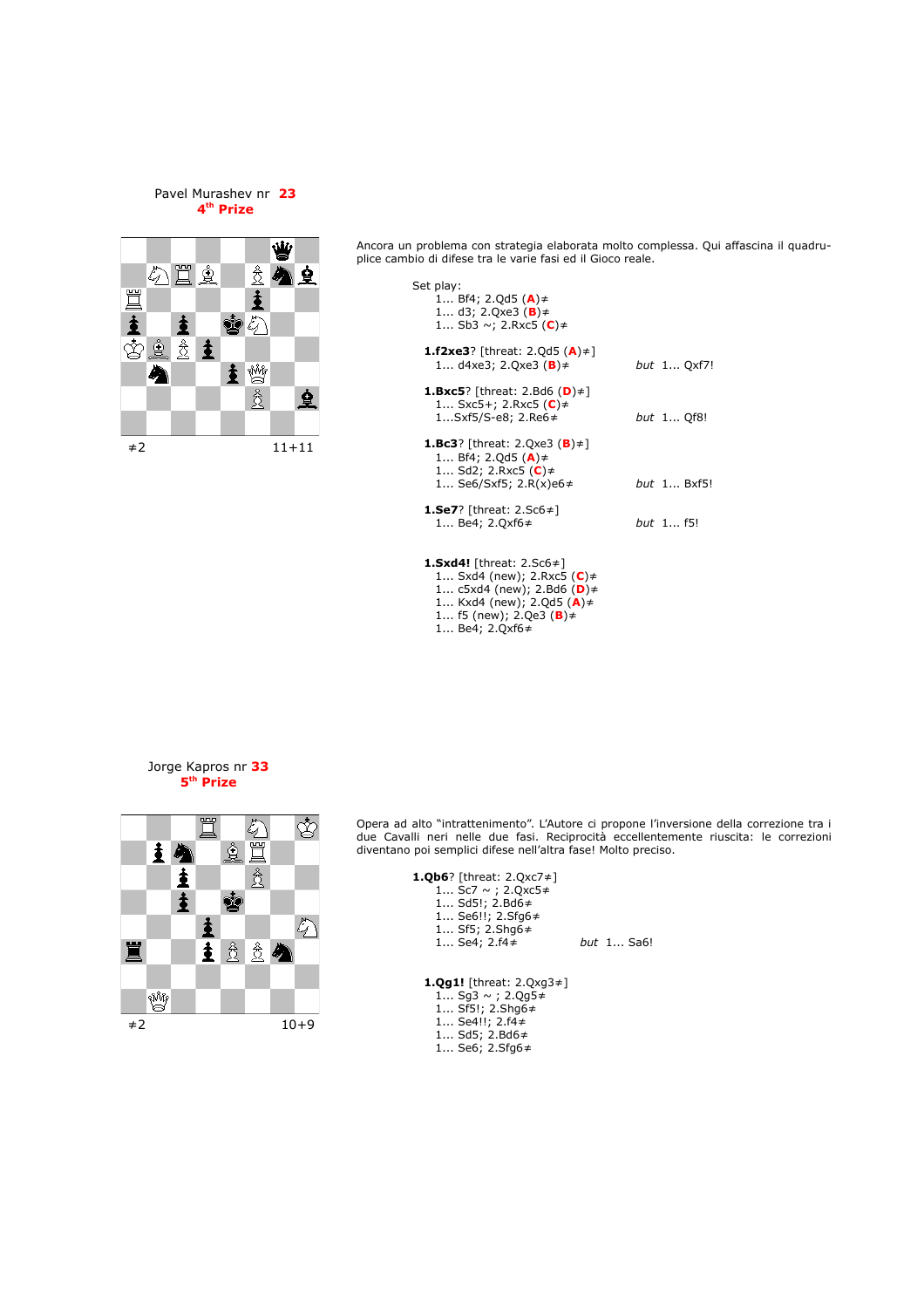#### S.Tkachenko & A.Vasilenko nr **16 1 st Honourable Mention**



Un problema originale che trova coerenza di svolgimento nelle varie fasi. Molto ben costruito.Ottimi i cambi nei tentativi di Torre.

```
Set play:
    1... Se5 (a); 2.Bf5 (A)≠
    1... e5 (b); 2.Bf5 (A)≠
 1.Rd5? [threat: 2.Bf5 (A)]≠
    1... Rf6/Re6; 2.Qa4≠
    1... Se5 (a); 2.Rd4 (C)≠
    1... e6; 2.Sf6≠ but 1... e5 (b)!
 1.Rc5? [threat: 2.Bf5 (A)]≠
    1... Rf6/Re6; 2.Qa4≠
    1... e5 (b); 2.Rc4 (D)≠
    1... e6; 2.Sf6≠ but 1... Se5 (a)!
```
**1.d4! [**threat: 2.Qd3≠] 1... Rxe3 (**x**); 2.Bf5 (**A**)≠ 1... Se5 (**a**); 2.Rxe5 (**E**)≠

#### Piotr Ruszczynski nr **32 2 nd Honourable Mention**



Il cambio innescato tra le varie fasi coinvolge matti e difese. Coerente l'avvicendarsi delle varie fasi di gioco anche se, forse, manca di una strategia unitaria.

```
1.Sca5? [threat: 2.Rb5 (X)≠]
    1... Qe3 (a); 2.Qxe5 (A)≠
    1... Qxe7 (b); 2.Rd4 (B)≠
    1... Qg1 (c); 2.Qxe5 (A)≠but 1... e3 (d)!
 1.Sxe5? [threat: 2.Rb5 (X)≠]
    1... e3 (d); 2.Qf3 (C)≠
    1... Qxe7 (b); 2.Rd4 (B)≠
    1... Qg1 (c); 2.Sg4 (E)≠
    1... Qxe5+ (e); 2.Qxe5 (A)≠ but 1... Qe3 (a)!
 1.Bc3*e5! [threat: 2.Rd4 (B)≠]
    1... Sc4 (f); 2.Rb5 (X)≠
    1... Qe3 (a); 2.Bf4 (G)≠
    1... Qg1 (c); 2.Bg3 (H)≠
1... Qxe5+ (e); 2.Qxe5 (A)≠
```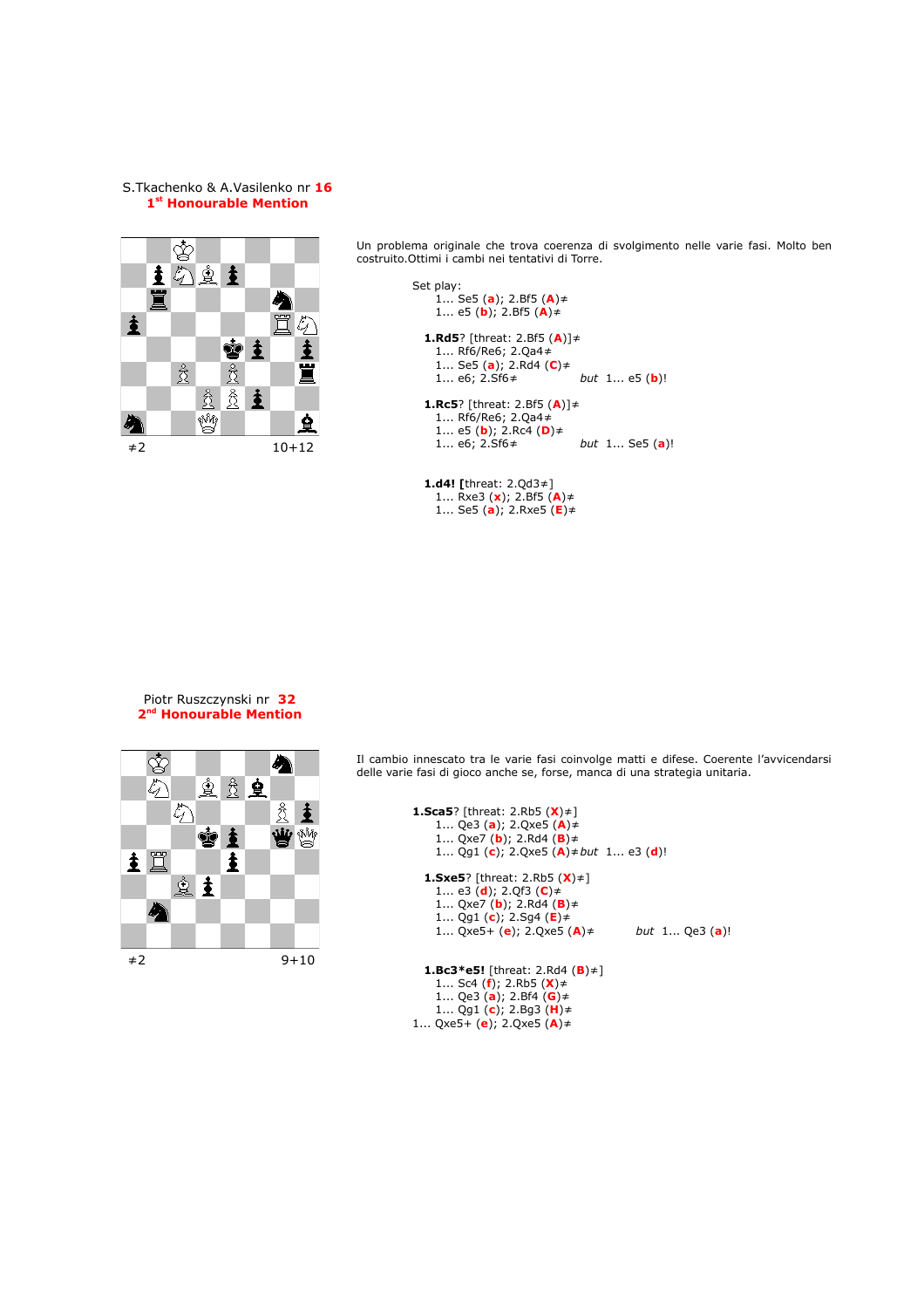#### Anatoly Vasilenko nr **31 3 rd Honourable Mention**



Gioco ricco di cambi che di sorprese: strategia e tattica si rincorrono. Buono il tripkice cambio di difesa della Donna nera. Qualche ripetizione di matti tematici lo rende un po' impreciso e questo ha impedito che salisse più in alto nella classifica.

| Set play:<br>1 $R \sim / Rc3!$ ; 2.Rf3 (A)/? $\neq$                                                                                                                                    |                               |
|----------------------------------------------------------------------------------------------------------------------------------------------------------------------------------------|-------------------------------|
| <b>1.Rd5</b> ? [threat: 2.Rf5 $\neq$ ]<br>1 Bxd5; 2.Sd3 $\neq$<br>1 Qh7 ( $\mathbf{x}$ ); 2.Qxb8 ( $\mathbf{X}$ ) $\neq$                                                               | but 1 Be5!                    |
| <b>1.Qb7</b> ? [threat: 2.Rf3 $(A) \neq 1$<br>1 Bxe2 (a); 2.Sxe2 ( <b>B</b> ) $\neq$<br>1 $Bxf7; 2.Sd3 \neq$<br>1 Bd5; 2.Sd3 $\neq$<br>1 Qxf7 ( <b>v</b> ); 2.Qxb8 ( <b>X</b> ) $\neq$ | <i>but</i> 1 Rc3 ( <b>b</b> ) |
| <b>1.Rd4</b> ? [threat: 2.Rf3 $(A) \neq$ ]<br>1 Rc3 ( <b>b</b> ); 2.e5 ( <b>C</b> ) $\neq$<br>1 Rxe2 (c); 2.e5 (C)≠<br>1 Bxf7; 2.Sd3 $\neq$<br>1 Qxf7; 2.Qxb8 $\neq$                   | <i>but</i> 1 Bxe2 (a)!        |
| <b>1.Rd2-d3!</b> [threat: $2.Bq3\neq$ ]<br>1 Rxe2 (c); 2.Sxe2 (B) [A?]≠<br>1 Bxd3; 2.Sxd3 $\neq$                                                                                       |                               |

1... Qxg7 (**z**); 2.Qxb8 (**X**)≠

#### Zoltan Labai nr **25 4 th Honourable Mention**



Parziale rotazione di matti con cambi interessanti (quasi un Lacny!). Molto preciso anche se la strategia non è molto complessa.

```
Set play:
     1... Se1 (a); 2.Sd2-b3 (A)≠
     1... Sh4 (b); 2.Bg7 (B)≠
  1.Se5! [threat: 2.Sf3≠]
     1... Se1 (a); 2.Sc6 (C)≠
     1... Sh4 (b); 2.Sb3 (A)≠
     1... Kxe5 (c); 2.Bg7 (B)≠
     1... Rxb2; 2.Qxb2≠
```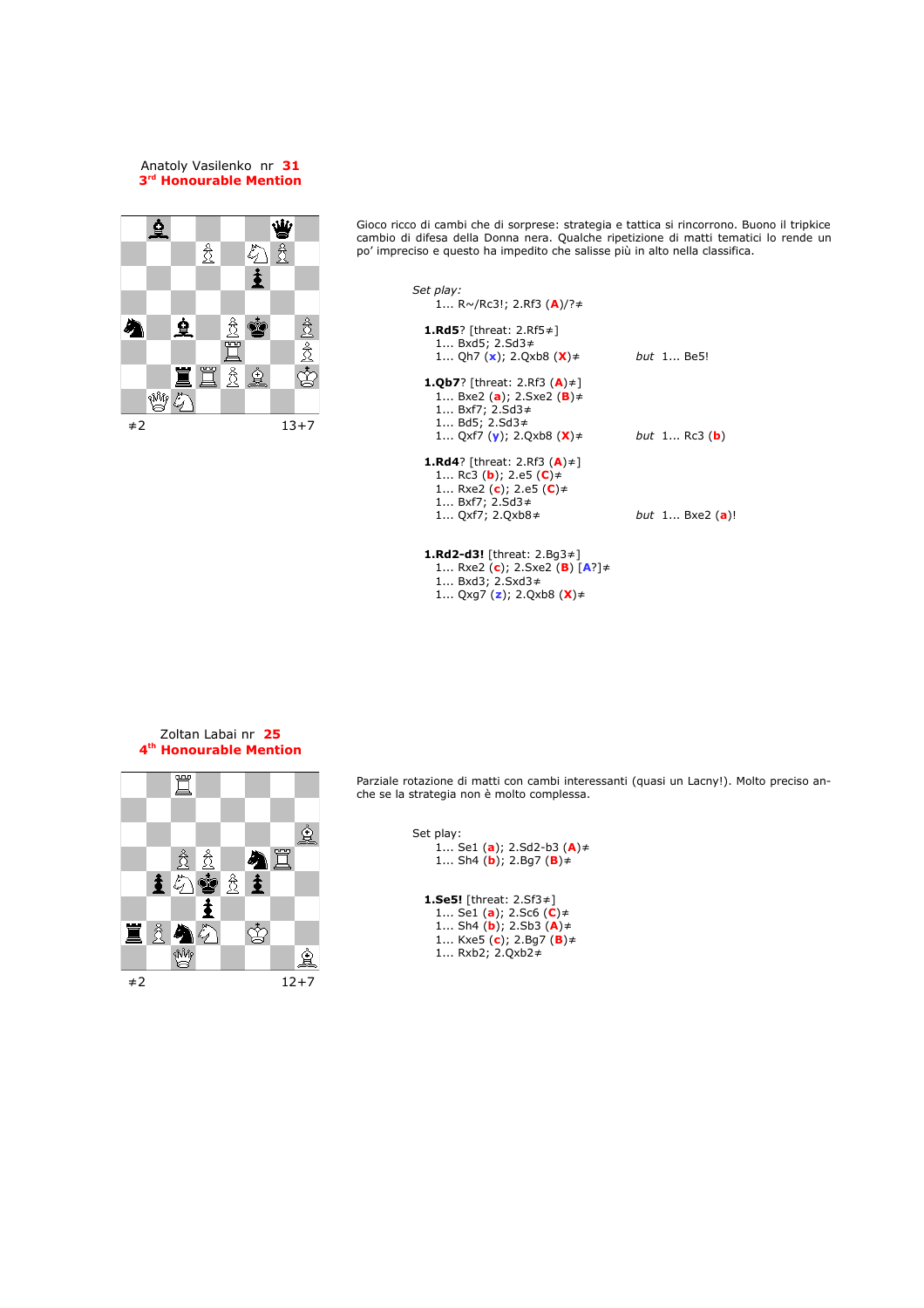F.Kapustin & M.Chernyavskyy nr **20 5 th Honourable Mention**



Un problema ad alto contenuto di originalità. Sul tema degli arrocchi è stato fatto molto ma questo si distingue per varie sorprese che corrono tra le fasi di gioco!

> Set play: 1... Kf8; 2.Qxh8≠ **1.Qe6**? [threat: 2.Qf7≠] 1... Rf8; 2.Qd7≠ *but* 1... Sg5! **1.Sxf5**? [threat: 2.Qxe7≠] 1... 0-0; 2.Qg7 (Sxe7?/Sh6?)≠ 1... Kf8; 2.Qxh8≠ *but* 1... Ra7! **1.Re2!** [threat: 2.Qxe7≠]

 1... Ra7; 2.Qb8≠ 1... 0-0-0; 2.Qb8 (Rb8?)≠ 1... Kd8; 2.Rb8 (Qb8?)≠

#### Valery Shanshin nr **21 1 st Commendation**



Strategia non molto complessa ma che prevede il buon triplice cambio di matto seguito alla difesa 1...Rxe4. L'Autore segnala un Anti-Dombrovskis.

| 1. <b>Qb4</b> ? [threat: 2.Bd7 $(A) \neq 1$<br>1 Rxe4 (a); 2.0xe4 (B) $\neq$                                                 | but $1$ Sd4!                   |
|------------------------------------------------------------------------------------------------------------------------------|--------------------------------|
| <b>1.0h2</b> ? [threat: 2.0xf4 $\neq$ ]<br>1 Rxe4 (a); 2.Bd7 (A) $\neq$                                                      | <i>but</i> 1 Rq4 ( <b>b</b> )! |
| <b>1.0d2!</b> [threat: 2.0xf4 $\neq$ ]<br>1 Rxe4 (a); 2.0q5 (C) [2.Bd7-A?, Kxe5!] $\neq$<br>1 Rg4 ( <b>b</b> ); 2.Rf6 $\neq$ |                                |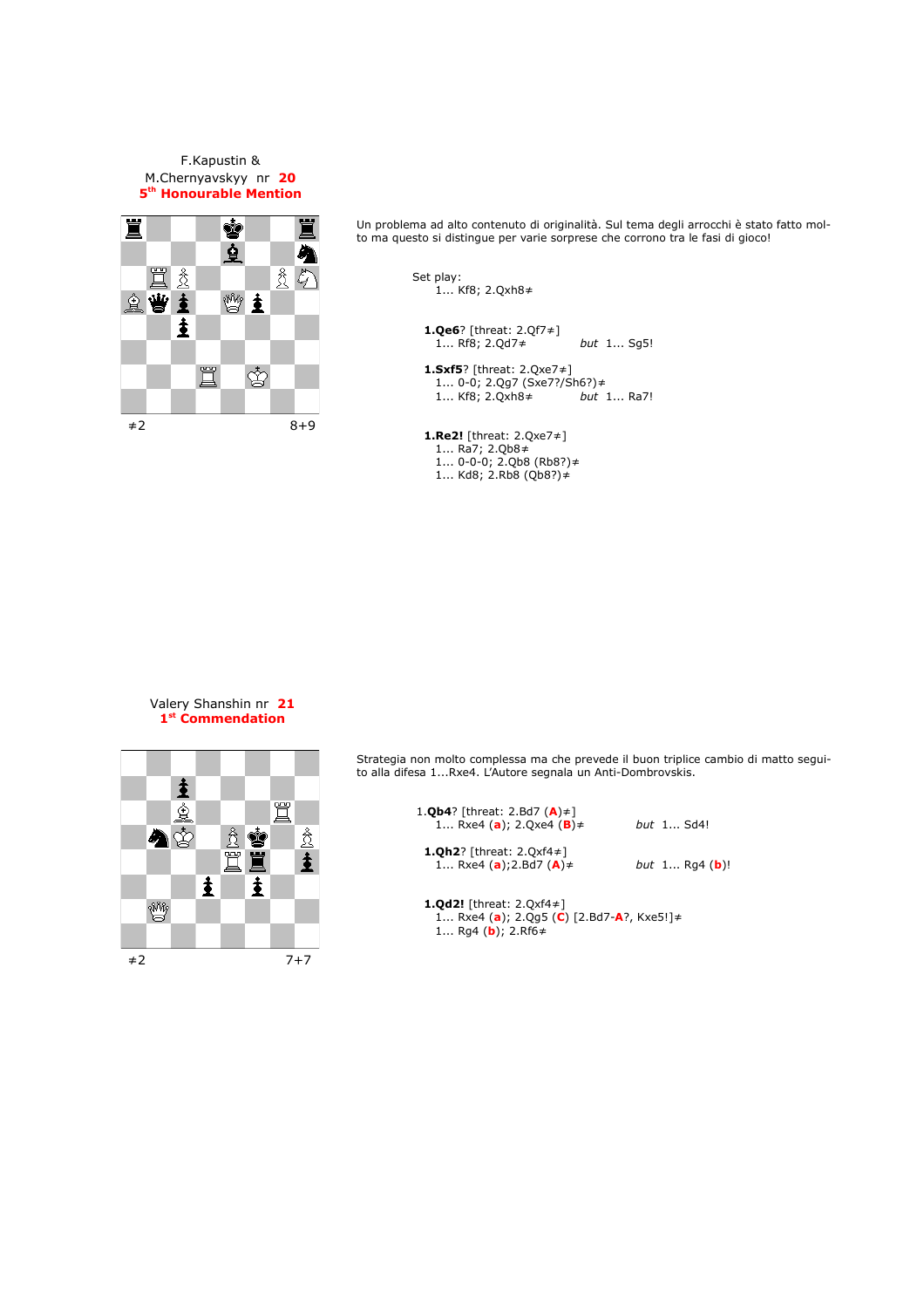M.Chernyavskyy & P. Novitsky nr **22 2 nd Commendation**



Il lavoro introduce una concatenazione di cambi che però viene svolto in maniera tale che risulta di difficile comprensione da parte di chi analizza il lavoro.

| Set play:<br>1 Rxa5; 2.Qxa5≠<br>1 Rb5 (a); 2.Rxb5 (A) $\neq$                                                                                                |                                 |
|-------------------------------------------------------------------------------------------------------------------------------------------------------------|---------------------------------|
| <b>1.Kb8</b> ? [threat: 2.Qb7 $\neq$ ]<br>1 Rxa5; 2.Qxa5≠<br>1 Rb5+ (a); 2.Rxb5 (A)≠<br>1 Rxe4 ( <b>b</b> ); 2.Qxd6 ( <b>X</b> ) $\neq$                     | <i>but</i> 1 c3!                |
| <b>1.Sb5</b> ? [threat: $2.Sc3\neq$ ]<br>1 Be1; 2.Rd4 $\neq$<br>1 Bd4: 2.Rxd4 $\neq$<br>1 Rxb5 ( <b>a</b> ); 2.Qxc4 ( <b>B</b> ) $\neq$<br>1 Rxc7+; 2.Sxc7≠ | <i>but</i> 1 Rxe4 ( <b>b</b> )! |
| <b>1.Sd4-c6!</b> [threat: 2.Sb4 $\neq$ ]                                                                                                                    |                                 |

#### Bruno Colaneri nr **29 3 rd Commendation**



Bello l'effetto magnete nelle due varianti 1... Bxc5/Rxc5; 2.Qd6/Rc4. Peccato che non ci siano cambi nello svolgimento del gioco. Coerente il doppio tentativo e la chiave che mirano al controllo della casa e4.

| <b>1.0f5</b> ? [threat: 2.Se6 $\neq$ ]<br>1 Rxc5; 2.Rc4 $\neq$ | but $1$ Bxc5!      |
|----------------------------------------------------------------|--------------------|
| <b>1.Re1</b> ? [threat: $2.5e6 \ne 1$<br>1 Bxc5: 2.0d6 $\neq$  | <i>but</i> 1 Rxc5! |

**1.d3!** [threat: 2.Se6≠] 1... Rxc5; 2.Rc4≠ 1... Bxc5; 2.Qd6≠

 1... Be1; 2.Rd4≠ 1... d7xc6; 2.Qxc6≠ 1... Rxe4 (**b**); 2.Qd6 (**X**)≠